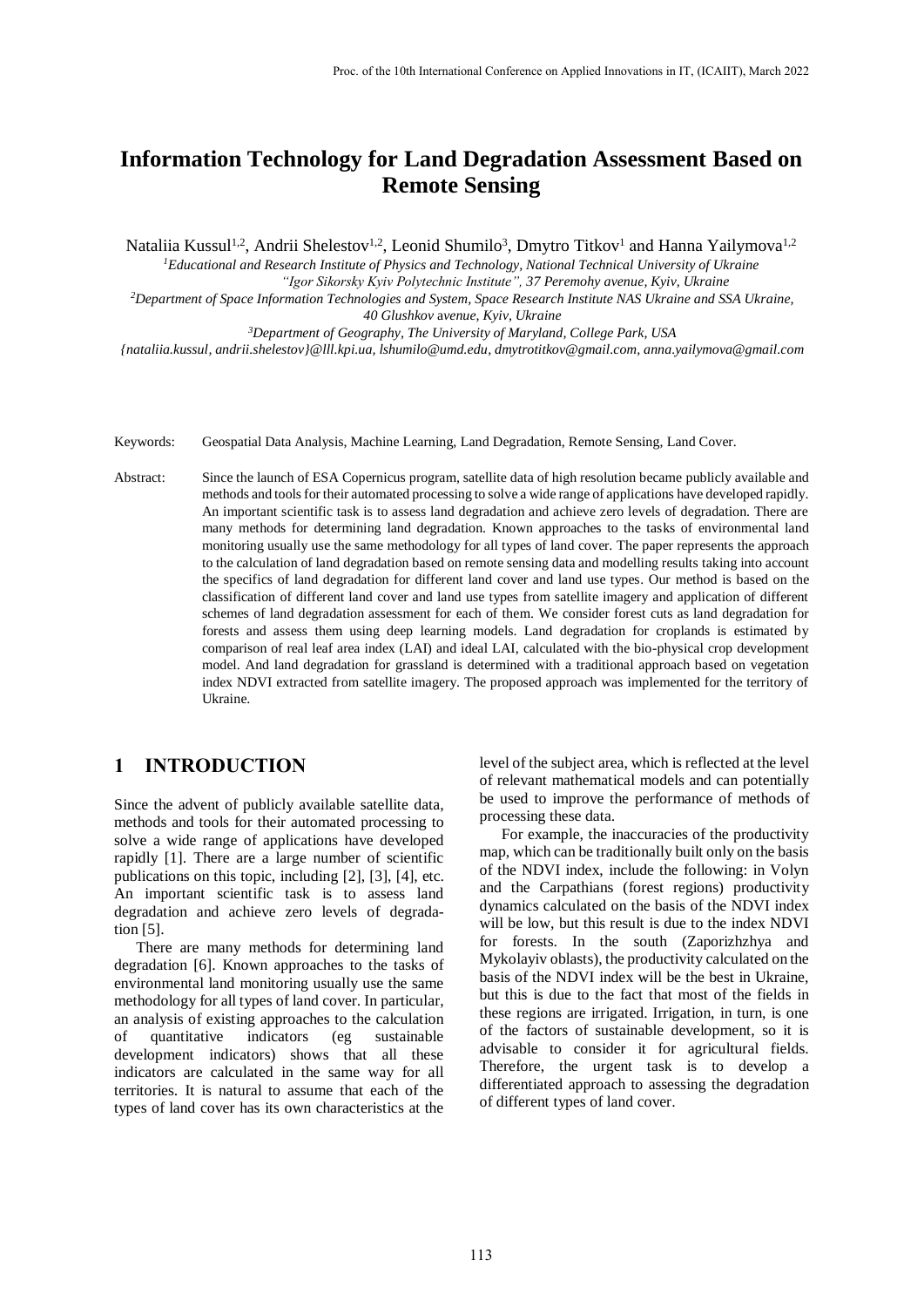## **2 METHODOLOGY**

This study proposes a comprehensive method for determining land degradation based on Sentinel satellite data [7], which takes into account the specifics of degradation of different types of land cover. The algorithm for determining the level of land degradation consists of the following steps.

1) Based on satellite data, a land cover classification map is built, which includes various types of crops, uncultivated land (meadows, pastures, grassland, etc.), forests, shrubs, man-made objects, water bodies, swamps, bare land. To deliver a crop classification map we use deep learning neural network model which has been trained on time series of satellite imagery and in-situ data [8], [9].

Three groups are separated of the received classes: agricultural land (which includes the main majority crops - cereals, sunflowers, maize, rapeseed, and soybeans), uncultivated lands (meadows, pastures, grassland), and forests. Given that these three groups cover 90.5% of the entire territory of Ukraine, and other lands are artificial and water objects, wetland, and bare land, we will consider that all strategically important territories of Ukraine are considered.

2) Each of the above groups has its own method of analysis.

3) The general map of land degradation is built by reducing the quantitative indicators for each of the groups (diapason of values of indicators in the general case are different) to some common set of values (the same for each group).

Quantitative indicators of agricultural land productivity will be the ratio of the real LAI index (according to satellite data) to the "ideal" for the relevant conditions of the LAI index. To calculate the latter in this study, it is proposed to use biophysical modeling Crop Growth Modeling System based on the WOFOST model. If the values of the real and "ideal" LAI indices differ slightly, the relevant agricultural area is considered not degraded, and if they differ significantly - degraded.

As deforestation is a significant problem, deforestation in some areas can be considered as an indicator of degradation. However, when searching for felling, it is necessary to take into account the fact that the area cut down but planted with new trees cannot be considered as degraded. In this study, it is proposed to use a neural network of U-Net architecture with an Efficientnet B3 encoder to search for fellings.

As practice shows, for the grassland class (uncultivated land), the use of a standard approach based on the NDVI index gives qualitative and adequate results. Degradation of uncultivated land is determined by the negative trend of the NDVI vegetation index.

## **2.1 Calculation of Land Degradation for Different Land Cover/Land Use Types**

The main idea of the construction of the general map of land degradation is to combine the results for each of the groups of classes of the land cover and to build a general map of land degradation on the basis of general quantitative indicators. The procedure for combining the results can be formally presented as follows.

Quantitative indicators of degradation of territories are:

- for agricultural land: *fcrop(LAIreal, LAIperfect)*, where *LAIreal* is the real LAI index for the pixel (x, y), *LAIperfect* is the "ideal" (simulated) LAI index for the pixel (x, y). Real LAI is extracted from the satellite imagery (monthly composites for the corresponding growing year), and *LAIperfect* – is simulated with CGMS system based on WOFOST bio-physical model for each crop independently. The simulated *LAIperfect* was determined for each day, after which the maximum value for each month was calculated. The model utilizes information on meteorological parameters for each day of the vegetation period as well as profiles for different crops and soil types. A quantitative indicator of degradation of agricultural areas will be the difference between satellite LAI and simulated LAI.
- for uncultivated land (grassland): *fgrassland({NDVI})*, where *{NDVI}* is the time series of NDVI indices for the pixel (x, y) during the vegetation period. For each year (from 2001 to 2021), the maximum value of NDVI in each pixel is calculated and the trend of its change is analyzed.
- for forests:  $f_{forest}(d)$ , where  $d=0$  in the case of forestcut, and *d=1* otherwise. Using our own neural network approaches to forest cover, a "change detection" approach was applied for each year separately.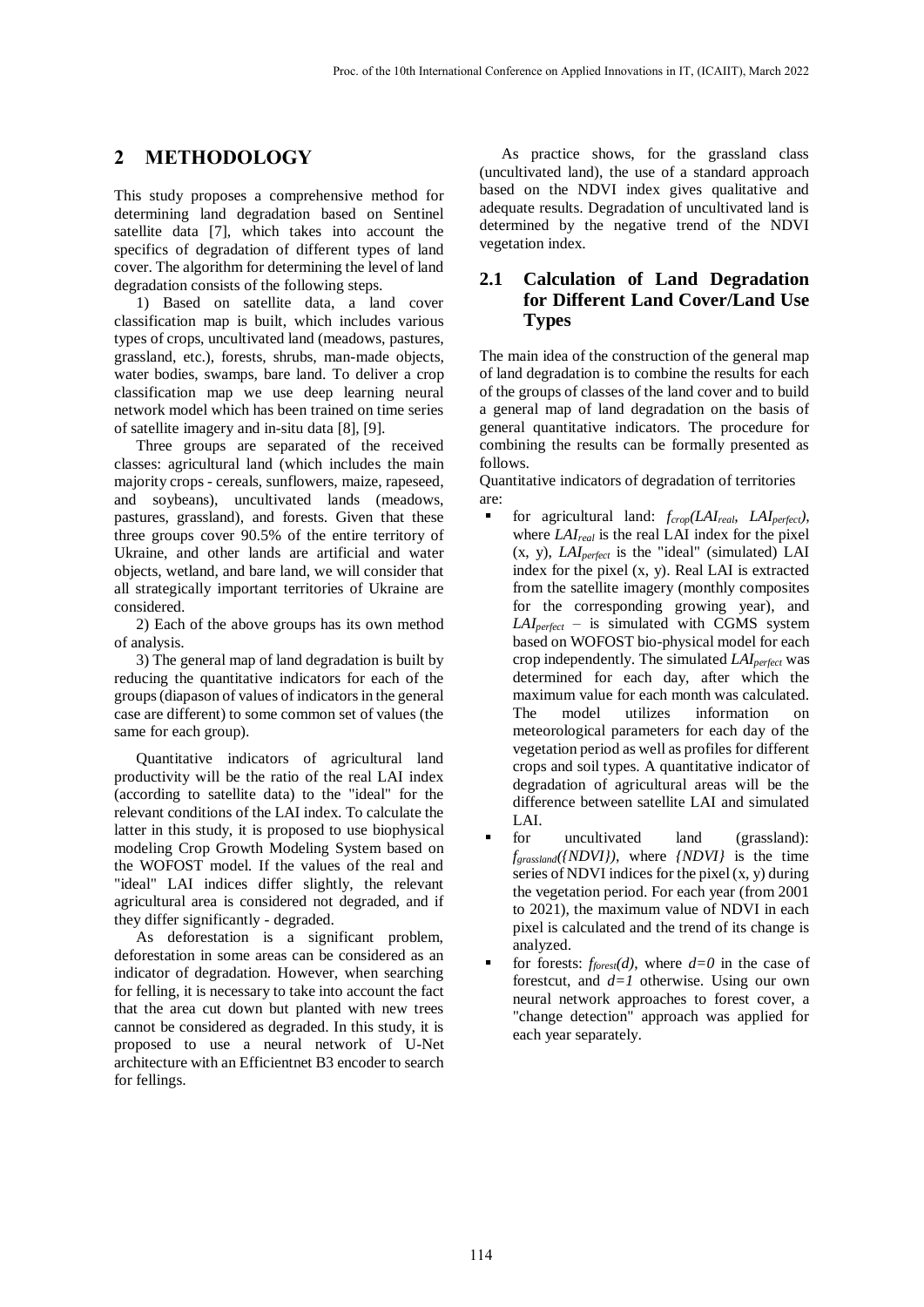## **2.2 Unification of Land Degradation Indicators**

Let's areas of available values of these functions:  $E(f_{\text{crop}})$ ,  $E(f_{\text{gravsland}})$ ,  $E(f_{\text{forest}})$ , respectively. As described in Section 2.1, we obtained the following input data for each pixel (x, y):

$$
K_{crop}: E (f_{crop}) \to E (f),
$$
  
\n
$$
K_{gravsland}: E (f_{gravsland}) \to E (f),
$$
  
\n
$$
K_{forest}: E (f_{forest}) \to E (f).
$$

Then the total conversion function *K* can be written as:

$$
K(\varphi(\cdot)) = \begin{cases} K_{\text{crop}}(f_{\text{crop}}(\cdot)), \varphi = f_{\text{crop}}, \\ K_{\text{grassland}}(f_{\text{grassland}}(\cdot)), \varphi = f_{\text{grassland}}, \\ K_{\text{forest}}(f_{\text{forest}}(\cdot)), \varphi = f_{\text{forest}} \end{cases}
$$
1 Artif

$$
I(x, y) | \varphi(x, y) = \begin{cases} \{LAI_{real}, LAI_{perfect}\}, \varphi = f_{crop}, \\ \{NDVI\}_{time\_series}, \varphi = f_{grassland}, \\ d, \varphi = f_{forest}, \end{cases}
$$

The total degradation rate can be calculated by the formula:

$$
f(x, y) = K(I(x, y) | \varphi(x, y)),
$$
 Laplace

## **3 EXPERIMENTAL RESULTS**

#### **3.1 3.1 Validation of Classification Map**

| Proc. of the 10th International Conference on Applied Innovations in IT, (ICAIIT), March 2022                                                                                            |                |                                                                                                                                                |               |               |
|------------------------------------------------------------------------------------------------------------------------------------------------------------------------------------------|----------------|------------------------------------------------------------------------------------------------------------------------------------------------|---------------|---------------|
|                                                                                                                                                                                          |                |                                                                                                                                                |               |               |
| Unification of Land Degradation<br><b>Indicators</b>                                                                                                                                     |                | and the general map of land degradation is actually a<br>graph f(x, y) on the set $X \times Y$ , which corresponds to<br>the area of interest. |               |               |
| t's areas of available values of these functions:<br>$f_{\text{crop}}$ , $E(f_{\text{gravsland}})$ , $E(f_{\text{forest}})$ , respectively. As                                           |                |                                                                                                                                                |               |               |
| scribed in Section 2.1, we obtained the following<br>but data for each pixel (x, y):                                                                                                     |                | 3 EXPERIMENTAL RESULTS                                                                                                                         |               |               |
| $I(x, y) = \{LAI_{real}, LAI_{perfect}, \{NDVI\}, d\},\$<br>3.1<br>lculated on the basis of available input data                                                                         |                | 3.1 Validation of Classification Map                                                                                                           |               |               |
| itellite images, meteorological data), or form<br>indard methods (such as time series of NDVI                                                                                            |                | The efficiency of land degradation assessment is<br>depending on the accuracy of the classification map.                                       |               |               |
| lices).<br>The general indicator of degradation of the                                                                                                                                   |                | That is why the first experiment has been done for<br>validation of the land cover/land use classification                                     |               |               |
| ritory to which the pixel $(x, y)$ on the raster map<br>rresponds is f (x, y) with the range of possible                                                                                 |                | map. The main classes on the classification map are<br>maize, winter wheat, soybeans, sunflowers, winter                                       |               |               |
| lues of $E(f)$ . The function $f(x, y)$ must satisfy the<br>lowing conditions: be monotonic, take the                                                                                    |                | oilseed rape, sugar beet, peas, man-made objects,<br>forests, uncultivated land (grassland), swamps, water                                     |               |               |
| nimum value for the most degraded areas, take the<br>aximum value for the areas with the most                                                                                            |                | bodies, and open ground.<br>Estimates of the accuracy of the classification                                                                    |               |               |
| stainable development.<br>Taking into account the above, for each                                                                                                                        |                | map were calculated using a validation dataset, which<br>was not used to train the classifier and construct this                               |               |               |
| gradation index $f_{crop}$ , $f_{grassland}$ , $f_{forest}$ it is necessary to<br>the appropriate conversion functions:                                                                  |                | classification map. The validation dataset contained<br>455 polygons with a total area of 5858.16 ha. User                                     |               |               |
| $K_{\text{crop}}$ : $E(f_{\text{crop}}) \rightarrow E(f)$ ,<br>$K_{grassland}: E(f_{grassland}) \rightarrow E(f),$                                                                       | Table 1.       | and producer accuracy for each class is shown in                                                                                               |               |               |
| $K_{forest}: E(f_{forest}) \to E(f).$<br>en the total conversion function $K$ can be written                                                                                             |                | Table 1: Producer Accuracy (PA) and User Accuracy                                                                                              |               |               |
|                                                                                                                                                                                          |                | (UA) for each class at the classification map.<br>Class                                                                                        | PA, %         | UA, %         |
| $(\varphi(\cdot)) = \begin{cases} K_{crop}(f_{crop}(\cdot)), \varphi = f_{crop}, \\ K_{grassland}(f_{grassland}(\cdot)), \varphi = f_{grassland}, \end{cases}$                           |                | Artificial                                                                                                                                     | 95,9          | 74,0          |
| $K_{forest}(f_{forest}(\cdot)), \varphi = f_{forest}$                                                                                                                                    | 3              | Winter wheat<br>Winter rapeseed                                                                                                                | 96,5<br>98,4  | 98,8<br>98,8  |
| Given the fact that a set {agricultural lands,                                                                                                                                           | 4              | Maize                                                                                                                                          | 98,0          | 86,2          |
| asslands, forests} within the subject is a complete<br>bup of events, and that for each element to calculate                                                                             | 5 <sup>5</sup> | Sugar beet                                                                                                                                     | 99,1          | 100,0         |
| e quantitative rate of degradation requires only part<br>the information $I(x, y)$ , to reduce the computational                                                                         | 6              | Sunflower<br>7 Soybean                                                                                                                         | 98,2<br>72,7  | 94,0<br>97,0  |
| mplexity software implementation for each pixel<br>y) it is advisable to calculate only part of it,                                                                                      |                | 8 Forest                                                                                                                                       | 99,7          | 99,2          |
| mely:                                                                                                                                                                                    | 9              | Grassland<br>10 Bareland                                                                                                                       | 96,8<br>61,4  | 66,0<br>100,0 |
| $(x, y)   \varphi(x, y) = \begin{cases} \{LAI_{real}, LAI_{perfect}\}, \varphi = f_{crop}, \\ \{NDVI\}_{time\_series}, \varphi = f_{grassland}, \\ d, \varphi = f_{forest}, \end{cases}$ |                | 11 Water                                                                                                                                       | 100,0         | 100,0         |
|                                                                                                                                                                                          | 12             | Wetland<br>$13$ Peas                                                                                                                           | 83,7<br>100,0 | 100,0<br>99,8 |
| The total degradation rate can be calculated by the                                                                                                                                      |                | Overall accuracy, %                                                                                                                            |               | 94,2          |
| mula:                                                                                                                                                                                    |                |                                                                                                                                                |               |               |

Table 1: Producer Accuracy (PA) and User Accuracy (UA) for each class at the classification map.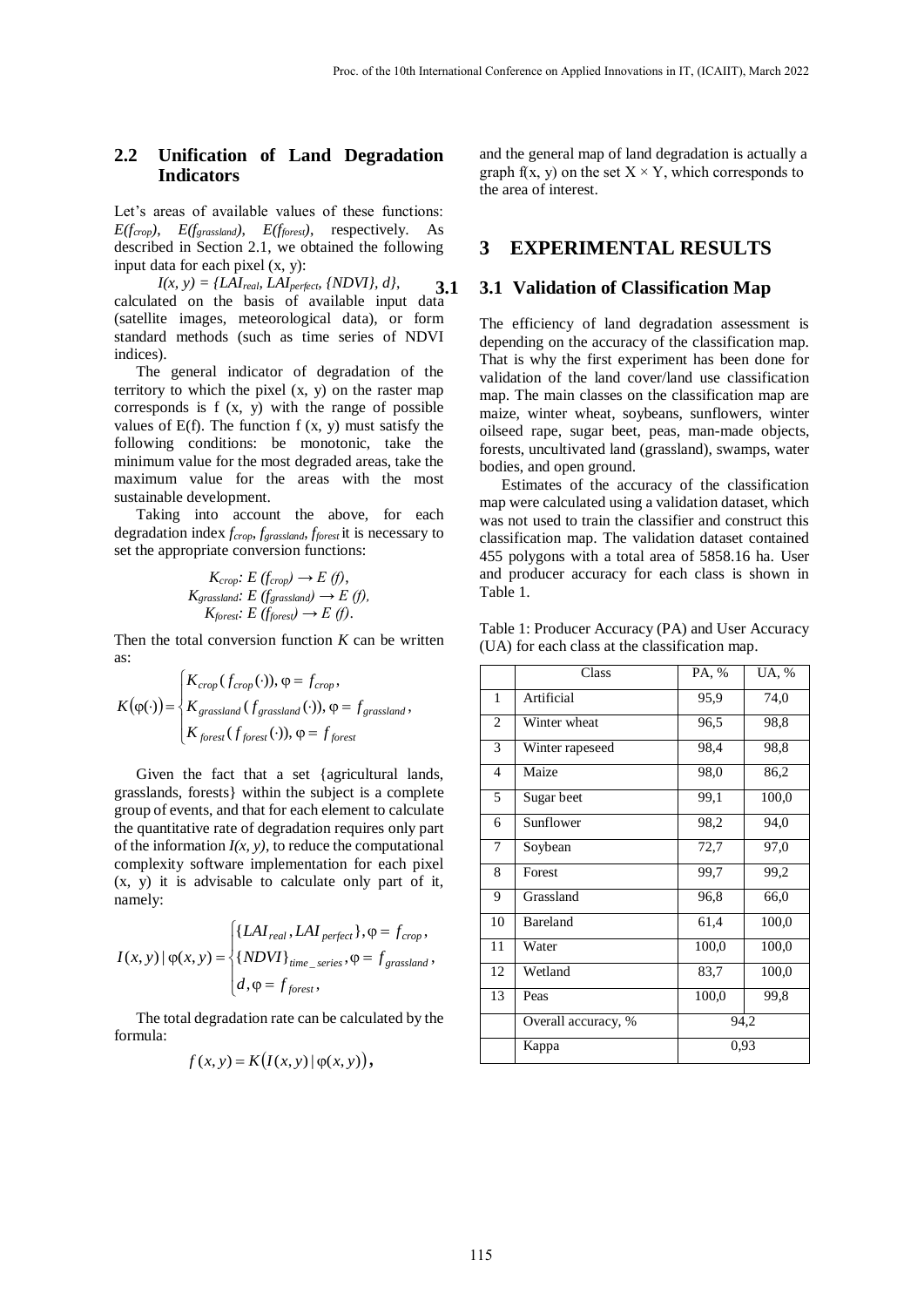#### **3.2 Productivity Map Based on NDVI**

The traditional remote sensing approach to degradation assessment is based on the dynamic of vegetation index NDVI, extracted from satellite imagery. During the last 5 years, the best data source for NDVI calculation is Sentinel 2 imagery, because of its high resolution (10 meters) and good coverage (each point on the Earth's surface is visited every 6- 12 days). In our study, we use this data source, but only for nonagricultural lands. The lands, where NDVI has negative trend over the years we consider as degraded. Figure 1 demonstrates the productivity map based on NDVI dynamics for Ukraine for 2021.



Figure 1: Productivity map based on vegetation index.

## **3.3 Land Degradation Maps**

Figure 2 shows land degradation for the 2020 year. Red color depicts degraded lands, while green  $-$  is sustainable and productive land according to the complex methodology of land degradation assessment. As we can see, most of the territory of Ukraine stays sustainable. Most land degradation is observed on croplands due to ecology unfriendly agricultural practices.



Figure 2: Land degradation for Ukraine for 2021.

## **4 CONCLUSIONS**

In this study, we have developed the geospatial method of land degradation assessment based on remote sensing data, neural networks, and biophysical modelling. It takes into account different land cover/ land use classes and provides a specific way for land degradation assessment for each of them. Due to the high computation complexity of the method, it is reasonable to implement it in a cloud environment [10]. According to our study, most of the territory of Ukraine stays sustainable. Most land degradation is observed on croplands due to ecology unfriendly agricultural practices.

The developed technology is flexible and applicable to different climatic zones, because during biophysical modeling according to the WOFOST model it takes into account precipitation, temperature, as well as the main stages of crops growth - seedlings, maturation, maturity. Obtaining annual degradation maps according to the described methodology, it is possible to analyze changes for the better or worse, analyze degraded areas and their distribution, as well as make appropriate management decisions to prevent and regulate land quality in Ukraine.

## **ACKNOWLEDGMENTS**

This research was partly funded by the National Research Foundation of Ukraine within the project 2020.02/0284 «Geospatial models and information technologies of satellite monitoring of smart city problems» and Horizon 2020 e-shape project [\(https://e-shape.eu/\)](https://e-shape.eu/).

## **REFERENCES**

- [1] A. Lehmann, Y. Guigoz, N. Ray, E. Mancosu, K. C. Abbaspour, E. R. Freund, and G. Giuliani, "A web platform for landuse, climate, demography, hydrology and beach erosion in the Black Sea catchment", Scientific data, 2017, vol. 4 (1), pp.1-15.
- [2] A. Kolotii, N. Kussul, A. Shelestov, S. Skakun, B. Yailymov, R. Basarab, and V. Ostapenko, "Comparison of biophysical and satellite predictors for wheat yield forecasting in Ukraine. International Archives of the Photogrammetry", Remote Sensing and Spatial Information Sciences - ISPRS Archives, 2015, vol. 40 (7W3), pp. 39-44.
- [3] N. Kussul, et al., "Crop inventory at regional scale in Ukraine: developing in season and end of season crop maps with multi-temporal optical and SAR satellite imagery", European Journal of Remote Sensing 51.1, 2018, pp. 627-636.
- [4] A. N. Kravchenko, N. N. Kussul, E. A. Lupian, V. P. Savorsky, L. Hluchy, and A. Y. Shelestov, "Water